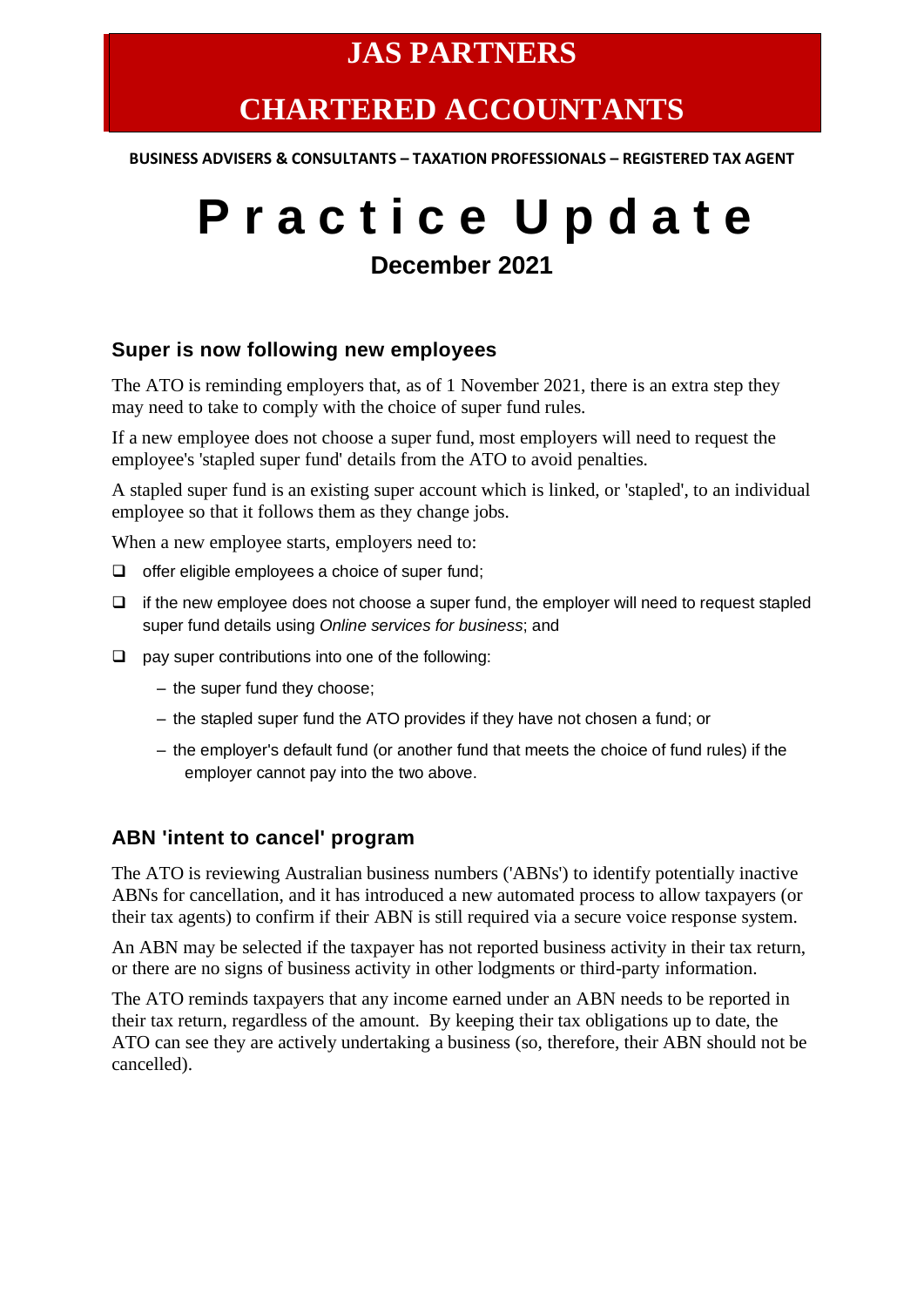# **'Backpacker tax' may not apply to some backpackers**

The **High Court** has held that the 'working holiday maker tax' (also known as the 'backpackers tax') did not apply to a taxpayer on a working holiday visa from the United Kingdom who was *also* an Australian tax resident, due to the application of the Double Tax Agreement between Australia and the United Kingdom.

The ATO has responded to this High Court decision, noting that it is only relevant where a working holiday maker is **both** an Australian resident for tax purposes **and** from Chile, Finland, Japan, Norway, Turkey, the United Kingdom, Germany or Israel.

**Working holiday makers** who may potentially be affected by this decision are encouraged to check the ATO website for updated guidance prior to lodging or amending a return or lodging an objection.

**Employers** should continue to follow rates in the published withholding tables for working holiday makers until the ATO updates its website with further guidance.

The ATO notes that a working holiday maker's residency status for tax purposes is determined by the taxpayer's individual circumstances, but most working holiday makers will be **non-residents** (consistent with their purpose of being in Australia to have a holiday and working to support that holiday).

## **Beware of scams**

Scamwatch is warning that scams cost Australian consumers, businesses and the economy hundreds of millions of dollars each year and cause serious emotional harm to victims and their families.

Cryptocurrency scams are the most 'popular' type of investment scams, representing over 50% of losses. Often the initial investment amount is low (between \$250 and \$500), but the scammers pressure the person to invest more over time before claiming the money is gone or ceasing communication and blocking access to the funds.

All age groups are losing money to investment scams, but the over-65s have lost the most, with \$24 million lost this year.

Some simple steps individuals can take to protect themselves (and their businesses) are:

- Never give any personal information to someone who has contacted you.
- Hang up and verify the identity of the person contacting you by calling the relevant organisation directly — find them through an independent source such as a phone book, past bill or online search.
- Do not click on hyperlinks in text/social media messages or emails, even if it appears to come from a trusted source.
- $\blacksquare$  Go directly to a website through a browser (e.g., to reach the MyGov website, type '*my.gov.au*' into the browser).
- Search for reviews before purchasing from unfamiliar online traders.
- Be wary of sellers requesting unusual payment methods.
- Verify any request to change bank details by contacting the supplier directly.
- Consider a multi-factor approval process for transactions over a certain dollar amount.
- Never provide a stranger remote access to your computer, even if they claim to be from a telco company such as Telstra.